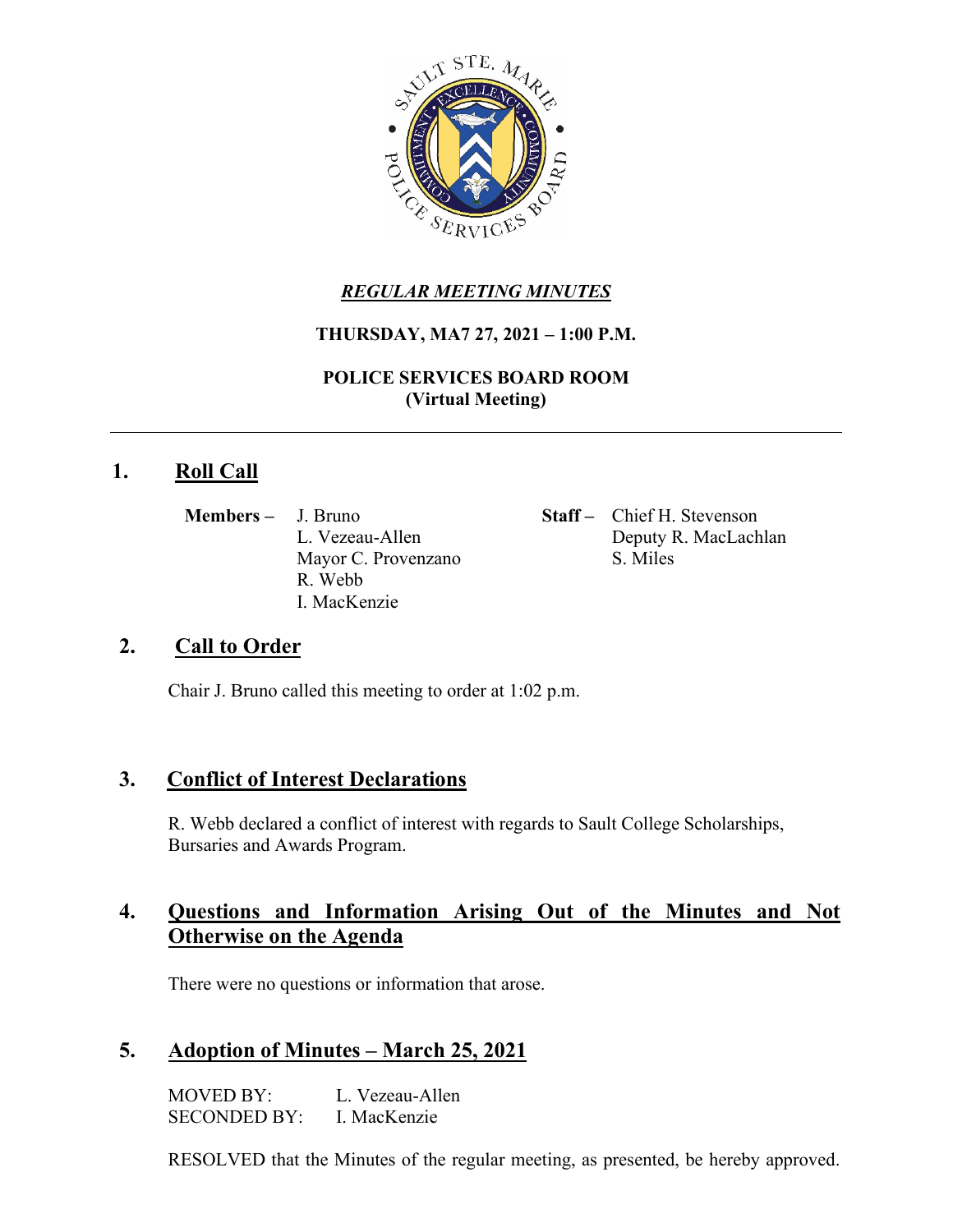Carried.

#### **6. Motion to Accept Agenda – May 27, 2021**

MOVED BY: I. MacKenzie SECONDED BY: L. Vezeau-Allen

RESOLVED that the Agenda of the regular meeting, as presented, be hereby approved. Carried.

#### **7. Communications & Reports –** *Information Only*

a) Monthly Total Overtime Costs (Paid and Banked) – April 2021

The Chief reported that April was an incredibly busy month as a number of serious occurrences took place and peopled were called in to backfill frontline response.

- b) Monthly Staff Shortage Overtime Costs (3 Year Comparison) April 2021
- c) Monthly Staff Shortage Overtime Costs (Patrol & CERB) April 2021
- d) Year End Statistical Reports for 2020

The Chief reviewed the overall increases, with a focus on robbery and weapons related calls as their increase was significant. Lisa asked if the attempt break and enter number includes businesses and the Chief advised he would follow up with clarification on this. Lisa advised this information could be used to determine if it would be helpful to provide business owners with more information to help them protect themselves.

e) Statistical Reports for February & March 2021

The Chief reviewed the statistical information provided. Mayor Provenzano noted that the statistics show that while there is no increase in calls for service, it is clear There is an increase in acute or serious crimes.

Mayor Provenzano asked for the Chief's response on what he sees in the data and what may be the driving forces behind the escalation of the serious crimes. The Chief noted that the reason and cause for the serious occurrences are purely due to the drug industry we have in this city has; each serious occurrence has had ties to the criminal subculture. The Chief advised the city needs a treatment facility and unless these people get treated and have long term care, the cycle of violence will continue exponentially. The Chief also stated the difficulty is that it is a public health issue and Bill C75 has not helped. People do not go to jail unless they are arrested for substantive occurrences. Different levels of government have to deal with this crisis. This is not just a Sault Ste. Marie issue and it has to be taken on as a collective approach to long term drug addiction.

Ian agreed that he is seeing in the news individuals committing crimes while on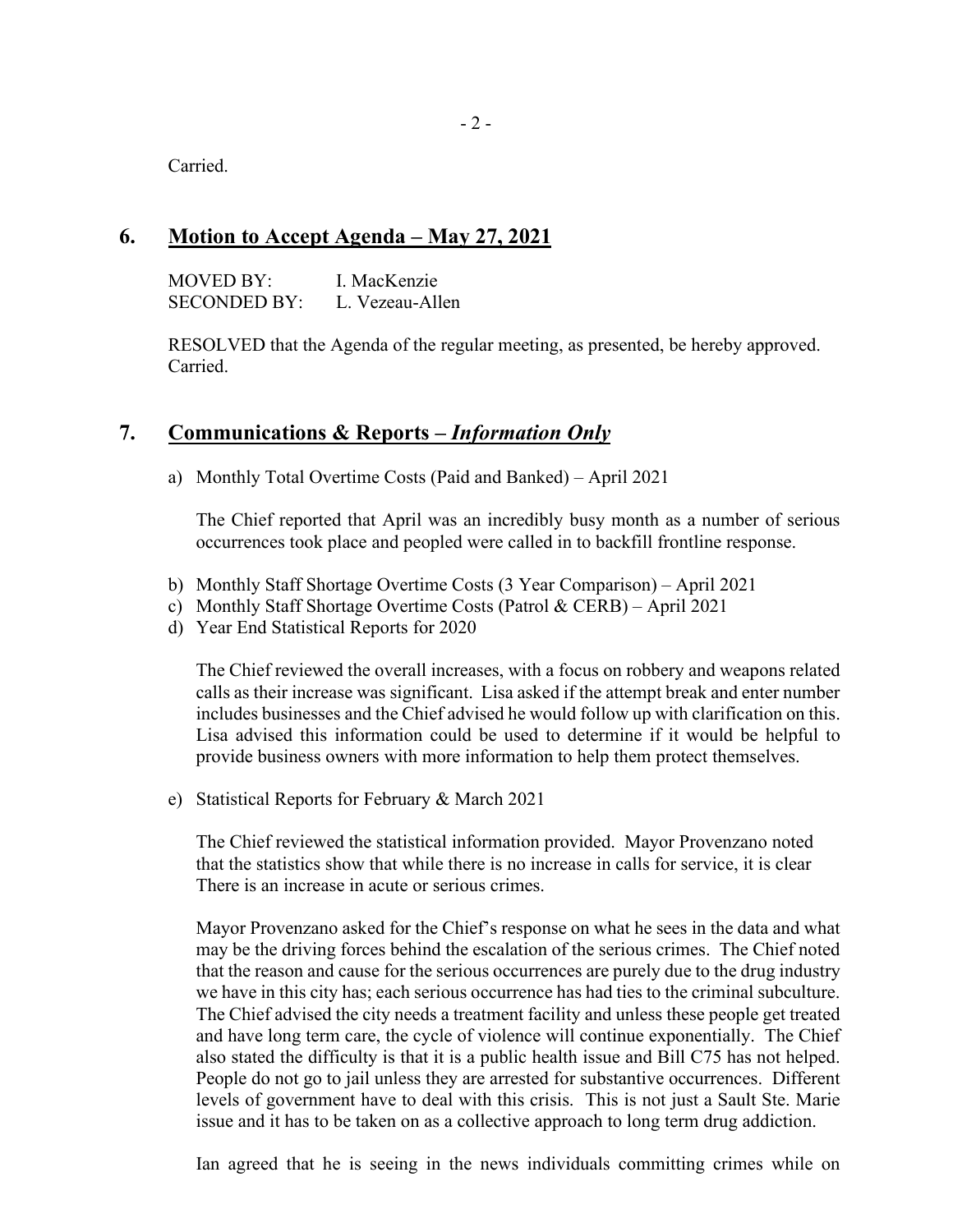probation and committing them repeatedly.

Mayor Provenzano wanted to acknowledge that he thinks it is important that the public knows police are responding, addressing the issue and dealing with it and making the arrest; this was critical to know from a community safety perspective and it is reflected in the overtime. Mayor Provenzano also acknowledged that April would have been a very stressful month and working overtime is taxing so he wanted to acknowledge the work of the police service in responding to these incidents and he knows police will continue to make the arrests. Mayor Provenzano stated that as a community we need to deal with the demand issues and decrease the demand for the system in place and the addiction challenges.

- f) Provincial Offences Statistics April 2021
- g) Public Complaints Against Police April & May 2021
- h) Use of Force Reports
- i) Travel Log
- j) Notes of Appreciation

#### **8. Sault College Scholarships, Bursaries and Awards Program**

MOVED BY: C. Provenzano SECONDED BY: L. Vezeau-Allen

RESOLVED that the Board approve an annual contribution to the Scholarships, Bursaries and Award program at Sault College, in the amount of \$1500 to be funded from the Board's Auction Account. Carried.

# **9. Taxi By-Law: Accessible Transportation**

Lisa reported that it was brought to the attention of the Accessibility Committee that some taxi services have not been easily available during the 24-hour period that is required under By-law 8.18.

The accessibility coordinator, Nancy Scott, has received reports and one company does not have availability after 4:00 p.m., and one stops after midnight.

Lisa advised the recommendation is to invite the Chief or Deputy to attend the June  $9<sup>th</sup>$ Accessibility meeting. Nancy Scott will survey those that use the service and make a report.

# **10. Taxi By-Law Under the Municipality**

The Chief discussed the suggestion previously made at the January meeting to move the